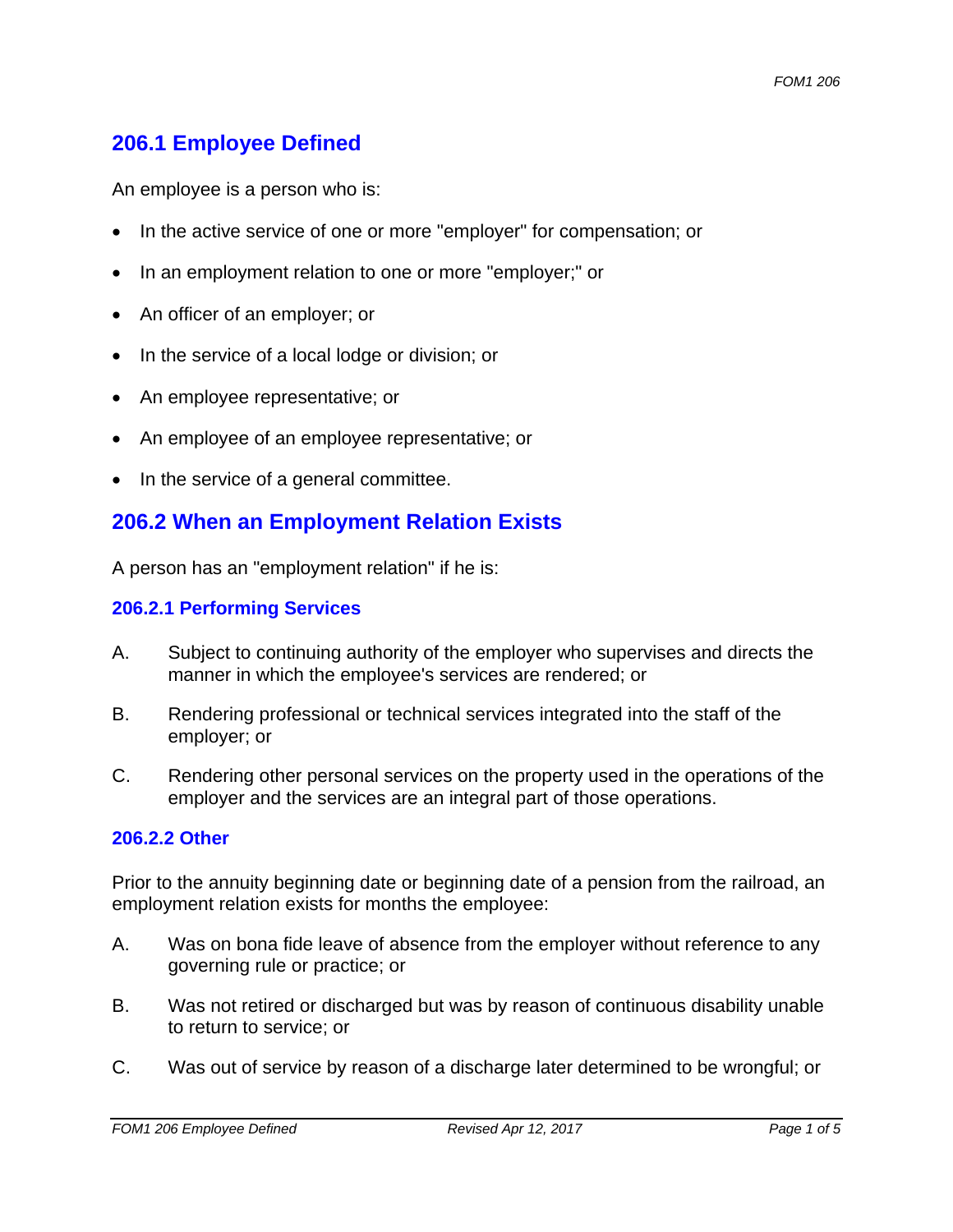D. Was an employee representative or employee of an employee representative, as explained in FOM 1 213.

# **206.3 When an Employment Relation Does Not Exist**

An employment relation does not exist for any month after the month in which:

- The railroad retirement annuity begins; or
- The railroad private pension begins; or
- The employee resigns; or
- The employee is discharged; or
- The employee relinquishes job rights in order to receive a separation allowance or severance payments; or
- The employee dies.

Also, an employment relation does not exist if the employee's last railroad service was outside the U.S. and that service was not creditable under the Railroad Retirement Act (RRA).

### **206.4 Officer of an Employer**

An officer of an employer, performing the duties of his office for compensation, is an employee.

# **206.5 Employee of Local Lodge o Division**

A person rendering services for a local lodge or division of a railway labor organization employer, who was in the service of or in an employment relation to a carrier, on or after 8-29-35, is an employee if:

- A. Substantially all of the members of the local lodge or division are employees of an employer conducting the principal part of its business in the U.S.; or
- B. The headquarters of the local lodge or division is in the U.S. and
- The employee must have previously performed creditable railroad service to an employer.  $\mathcal{C}$

## **206.6 Employee Representative**

An officer or official representative of a railway labor organization (other than a labor organization which is an employer) is an employee if he: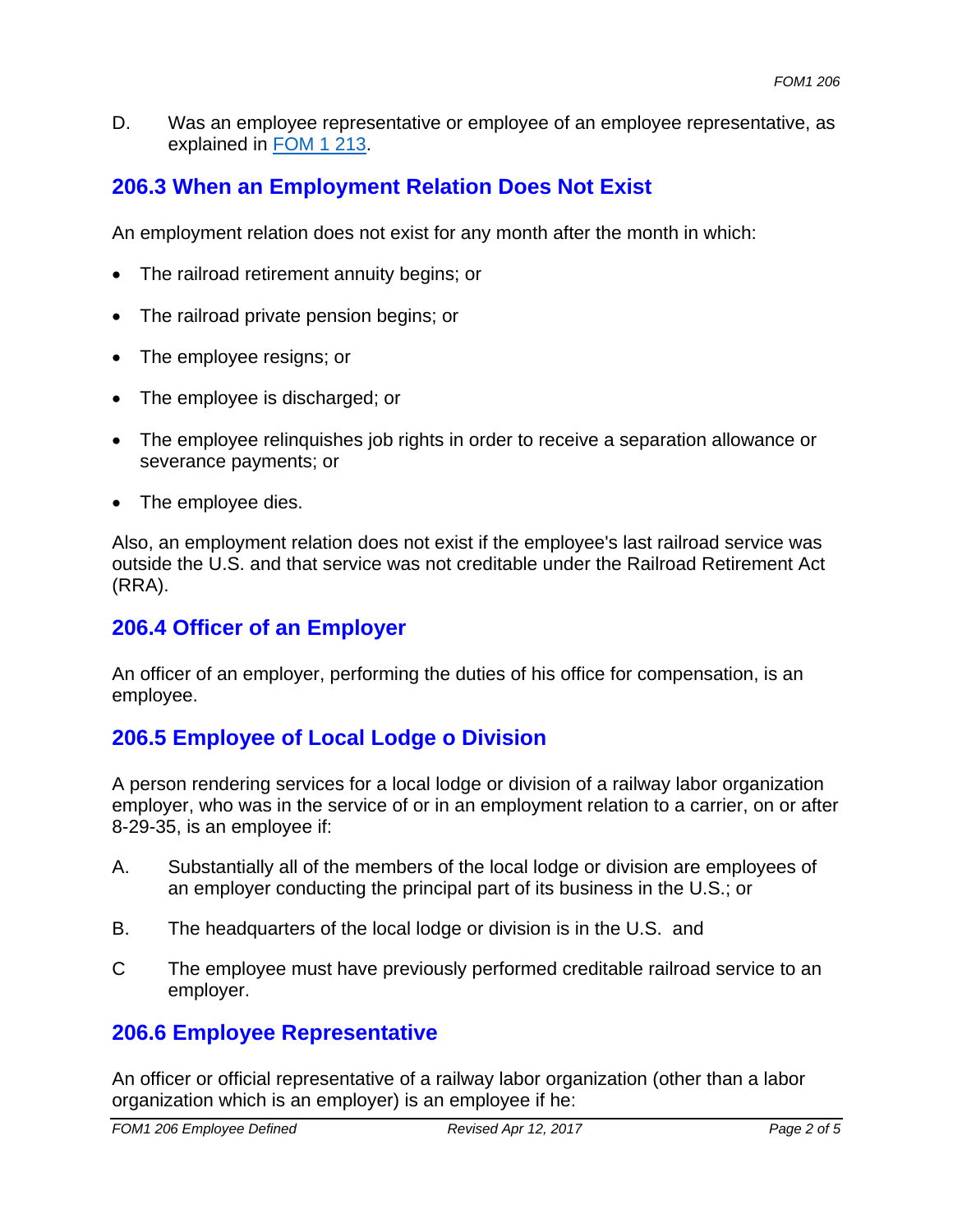- A. Rendered service for an employer under the RRA before the period of service claimed as an employee representative; and
- B. Is authorized and designated to represent employee in accordance with the Railway Labor Act, as amended.

### **206.7 Employee of an Employee Representative**

A person who is regularly assigned to or regularly employed by an employee representative in connection with the duties of his office is an employee. Service as an employee of an employee representative may be credited whether or not the employee had ever been in the service of a covered employer.

#### **206.8 Employee of a General Committee**

A person in the service of a general committee of a railway labor organization employer is an employee when:

- A. He represents a local lodge or division whose members are substantially all employees of an employer conducting the principal part of its business in the U.S., or the quarters of the local or division is in the U.S.; or
- B. He acts as a general or assistant general chairman of a general committee which represents persons in employer service in the U.S.

EXCEPTION: If his office or headquarters is not located in the U.S., he will NOT be an employee unless 10% of his remuneration for service in that capacity is creditable as compensation.

#### **206.9 Part-Time Employee**

A part-time employee is a person who devotes relatively small amounts of time to his railroad duties. The amount of time spent in service is immaterial; the controlling factor is whether his duties are those of an employee within the meaning of the act.

## **206.10 Joint Employee**

A joint employee is a person who renders compensated service for more than one railroad employer in the same calendar month.

#### **206.11 Contract Employee**

A person engaged in railroad employment under a contractual agreement is an employee, if it is clearly shown that the covered employer had continuing authority to supervise and direct the manner in which the work was done.